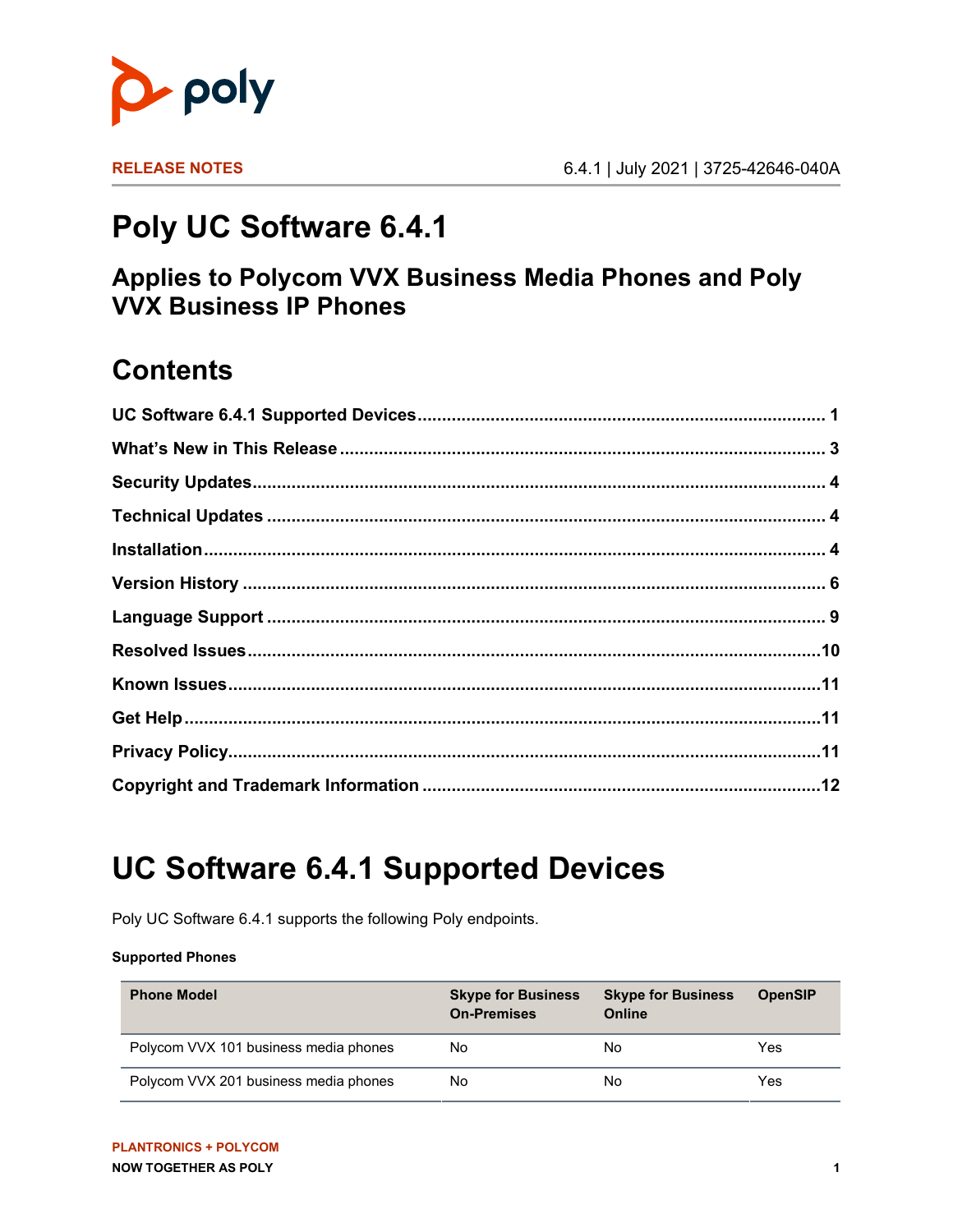| <b>Phone Model</b>                                   | <b>Skype for Business</b><br><b>On-Premises</b> | <b>Skype for Business</b><br>Online | <b>OpenSIP</b> |
|------------------------------------------------------|-------------------------------------------------|-------------------------------------|----------------|
| Polycom VVX 301/311 business media phones            | No                                              | <b>No</b>                           | Yes            |
| Polycom VVX 401/411 business media phones            | No.                                             | <b>No</b>                           | Yes            |
| Polycom VVX 501 business media phones                | <b>No</b>                                       | <b>No</b>                           | Yes            |
| Polycom VVX 601 business media phones                | No.                                             | <b>No</b>                           | Yes            |
| Poly VVX 150 business IP phones                      | No.                                             | <b>No</b>                           | Yes            |
| Poly VVX 250 business IP phones                      | No.                                             | <b>No</b>                           | Yes            |
| Poly VVX 350 business IP phones                      | No.                                             | <b>No</b>                           | Yes            |
| Poly VVX 450 business IP phones                      | No                                              | <b>No</b>                           | Yes            |
| Polycom VVX D60 wireless handset and base<br>station | No                                              | <b>No</b>                           | Yes            |
| Polycom Sound Structure VoIP interface               | <b>No</b>                                       | <b>No</b>                           | Yes            |

Poly UC Software 6.4.1 supports the following Poly accessories.

#### **Supported Accessories**

| <b>Accessories</b>                 | <b>Skype for Business</b> | <b>OpenSIP</b> |
|------------------------------------|---------------------------|----------------|
| Polycom VVX camera                 | No                        | Yes            |
| Polycom VVX color expansion module | No.                       | Yes            |
| Polycom VVX expansion module       | No                        | Yes            |
| Polycom EagleEye Mini camera       | No.                       | Yes            |
| Polycom VVX EM 50 expansion module | No.                       | Yes            |

#### *Support for Poly Headsets*

Poly UC Software supports the following Poly headsets and the Plantronics Hub software on VVX 401/411, 501, and 601 business media phones and on VVX 250, 350, and 450 business IP phones.

By default, this feature is disabled. To enable this feature, set usb. headset.config.enabled="1".

The following list shows the supported Poly headsets. This list is specific to the Plantronics-Hub functionality used to support configuration control on VVX phones.

- Blackwire 3210 headset
- Blackwire 3220 headset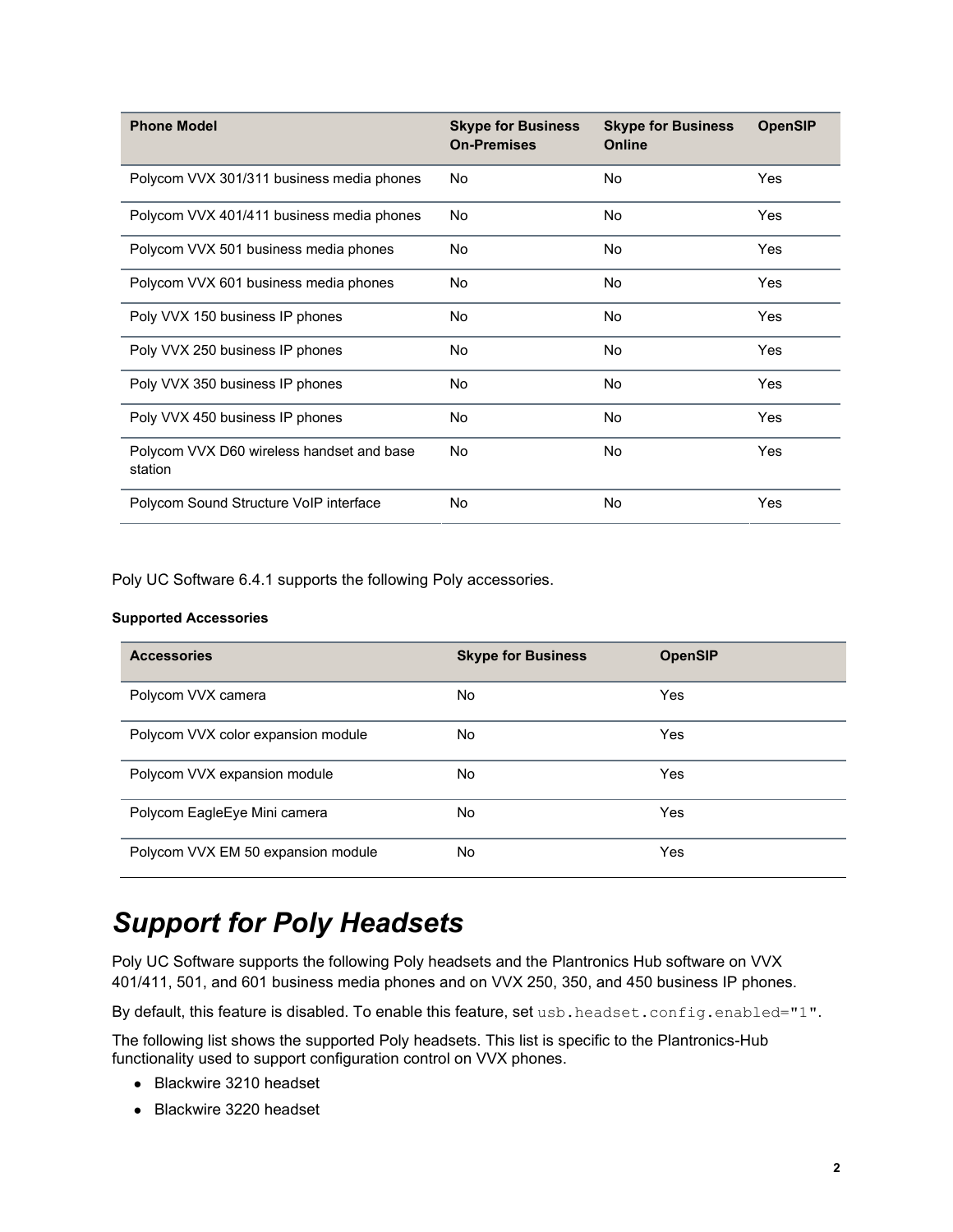- Blackwire 3215 headset
- Blackwire 3225 headset
- Blackwire 520 headset
- Blackwire 5220 headset
- Blackwire 5210 headset

Refer to the Plantronics Hub software client to determine the product ID of your headset.

### *USB Headset Support for Poly Acoustic Fence*

Poly Acoustic Fence is now available for the following Poly USB headsets on Polycom VVX 401/411, 501, and 601 business media phones and Poly VVX 350 and 450 business IP phones.

- Blackwire C5220 USB headset
- Blackwire C5210 USB headset
- Blackwire C3220 USB headset
- Blackwire C3210 USB headset
- Savi 420 headset

## <span id="page-2-0"></span>**What's New in This Release**

Poly Unified Communications (UC) Software 6.4.1 is a release for OpenSIP deployments. These release notes provide important information on software updates, phone features, and known issues.

### *E911 Location Information by Network Connection*

If you have the E911 service enabled, the phones now share information during emergency calls based on the network connection type.

- If the phone is connected wirelessly, the phone shares the BSSID details of the Wi-Fi router it's connected to.
- If the phone is connected to a wired network, the phone shares the MAC address and port information of the switch it's connected to.

## *Disabling Notifications for Intercom Calls in DND Mode*

When the phone is set to Do Not Disturb (DND) mode, users can disable visual call notifications for incoming intercom calls.

Use the **call.shared.displayAlertWhenDnd** parameter to configure this feature.

- 0 Disable call notifications.
- 1 (default) Enable call notifications.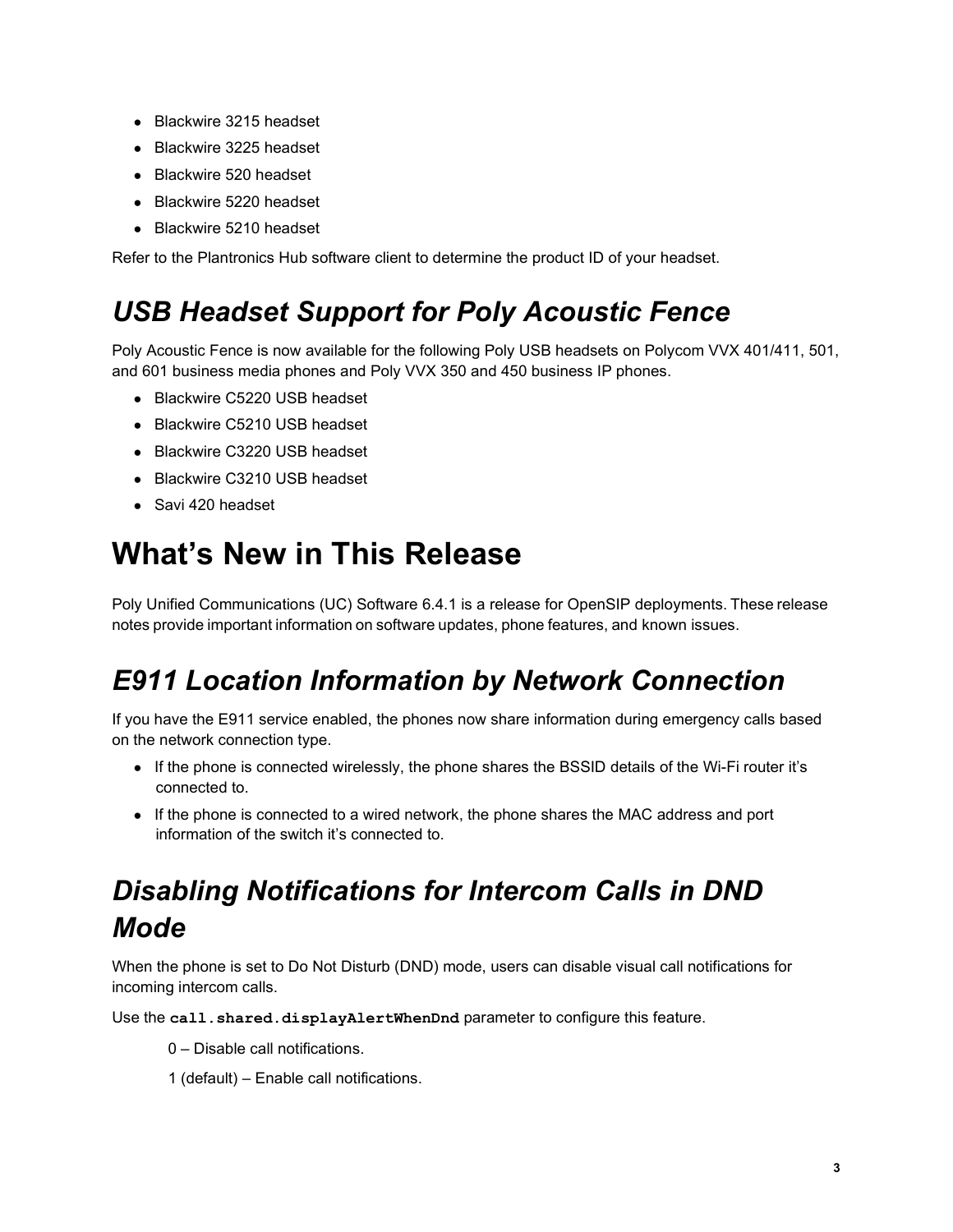## *Shared Group Call Pickup in Zoom Environments*

Shared group call pickup enables Zoom users in the same group to pick up incoming calls to another member's phone by dialing a star code and the extension of that phone. The server creates an association for each extension of the group.

When a call is made to one member of the group, all the phones of the group ring. Users can use any phone in the group to answer the call.

The attendant.resourceList.x.subType="GroupPickUp" parameter is included in the UCS 6.4.1 installation, and no configuration is required.

## *Alert-Info Header Enhancements*

You can now encapsulate Alert-Info header information in angular brackets for improved processing of intercom calls.

Use the **voIpProt.SIP.intercom.alertInfo.encapsulateWithAngleBrackets** parameter to configure this feature.

0 (default) – Angular bracket encapsulation is disabled.

1 – Angular bracket encapsulation is enabled.

## *Call Forwarding Softkey*

This release adds a **Forward** softkey on the phone screen for users to forward incoming, shared line calls.

# <span id="page-3-0"></span>**Security Updates**

See th[e Security Center](http://support.polycom.com/PolycomService/support/us/support/documentation/security_center.html) for the security advisories, bulletins, and related acknowledgments and recognition.

# <span id="page-3-1"></span>**Technical Updates**

For technical updates regarding UC Software and VVX products, see [Poly Engineering Advisories and](https://support.polycom.com/content/support/north-america/usa/en/support/voice/polycom-uc/polycom-engineering-advisories-and-technical-notifications.html)  [Technical Notifications.](https://support.polycom.com/content/support/north-america/usa/en/support/voice/polycom-uc/polycom-engineering-advisories-and-technical-notifications.html)

# <span id="page-3-2"></span>**Installation**

You must use Better Together over Ethernet (BToE) 4.3.0 or later with UC Software 6.4.1. Poly recommends that you upgrade existing BToE and Polycom Desktop Connector (PDC) applications to the latest version starting with Poly UC Software 6.4.0. If you update your BToE or PDC application without updating to UC Software 6.4.1 or vice versa, the applications don't work with Poly phones.

For more information, see *[Updating to the Latest Versions of the Polycom Better](https://support.polycom.com/content/dam/polycom-support/products/voice/polycom-uc/other-documents/en/2018/bote-pdc-application-upgrade-ea318.pdf) Together over Ethernet (BToE)* and *[Polycom Desktop Connector \(PDC\) Desktop Applications \(EA](https://support.polycom.com/content/dam/polycom-support/products/voice/polycom-uc/other-documents/en/2018/bote-pdc-application-upgrade-ea318.pdf) 318).*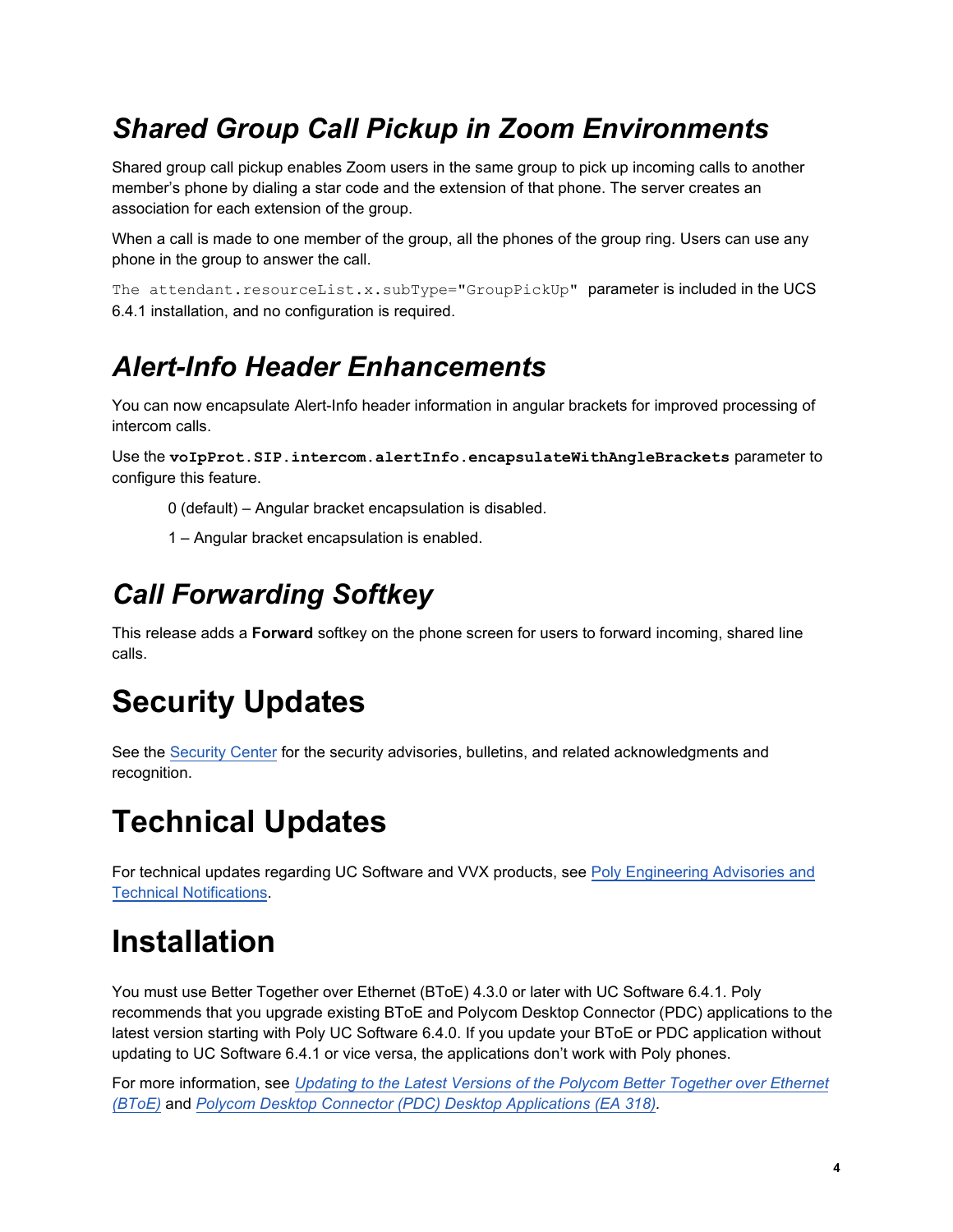### *Download the Distribution Files*

To download UC Software, you can choose the combined UC Software package or the split UC Software package, both in ZIP file format. The combined version contains all files for all phone models. The split software package is smaller, downloads more quickly, and contains sip.ld files for each phone model. This enables you to choose provisioning software for your phone model and maintain software versions for each model in the same root directory.

For general use, Poly recommends using the split resource file that corresponds to the phone models for your deployment. To match the correct UC software resource file to your phone model, see the [Combined](#page-4-0)  [and Split ZIP Files](#page-4-0) table. If you're provisioning your phones centrally using configuration files, download the corresponding resource file and extract the configuration files to the provisioning server. Make sure that you maintain the folder hierarchy in the ZIP file.

<span id="page-4-0"></span>The current build ID for the sip.ld and resource files is UCS 6.4.1.2280 rts8.

### *Understand the Combined and Split ZIP Files*

To understand the files distributed in the combined ZIP file, refer to the following table.

| <b>Combined and Split ZIP files</b> |  |  |  |  |
|-------------------------------------|--|--|--|--|
|-------------------------------------|--|--|--|--|

| <b>Distributed Files</b> | <b>File Purpose and Application</b>                              | <b>Combined</b> | <b>Split</b> |
|--------------------------|------------------------------------------------------------------|-----------------|--------------|
| 3111-40250-001.sip.ld    | SIP application executable for VVX 101 business media<br>phones. | No              | Yes          |
| 3111-40450-001.sip.ld    | SIP application executable for VVX 201 business media<br>phones. | No              | Yes          |
| 3111-48300-001.sip.ld    | SIP application executable for VVX 301 business media<br>phones. | No              | Yes          |
| 3111-48350-001.sip.ld    | SIP application executable for VVX 311 business media<br>phones. | No              | Yes          |
| 3111-48400-001.sip.ld    | SIP application executable for VVX 401 business media<br>phones. | No              | Yes          |
| 3111-48450-001.sip.ld    | SIP application executable for VVX 411 business media<br>phones. | No              | Yes          |
| 3111-48500-001.sip       | SIP application executable for VVX 501 business media<br>phones. | No              | Yes          |
| 3111-48600-001.sip       | SIP application executable for VVX 601 business media<br>phones. | <b>No</b>       | Yes          |
| 3111-48810-001.sip.ld    | SIP application executable for VVX 150                           | <b>No</b>       | Yes          |
| 3111-48820-001.sip.ld    | SIP application executable for VVX 250                           | <b>No</b>       | Yes          |
| 3111-48830-001.sip.ld    | SIP application executable for VVX 350                           | No              | Yes          |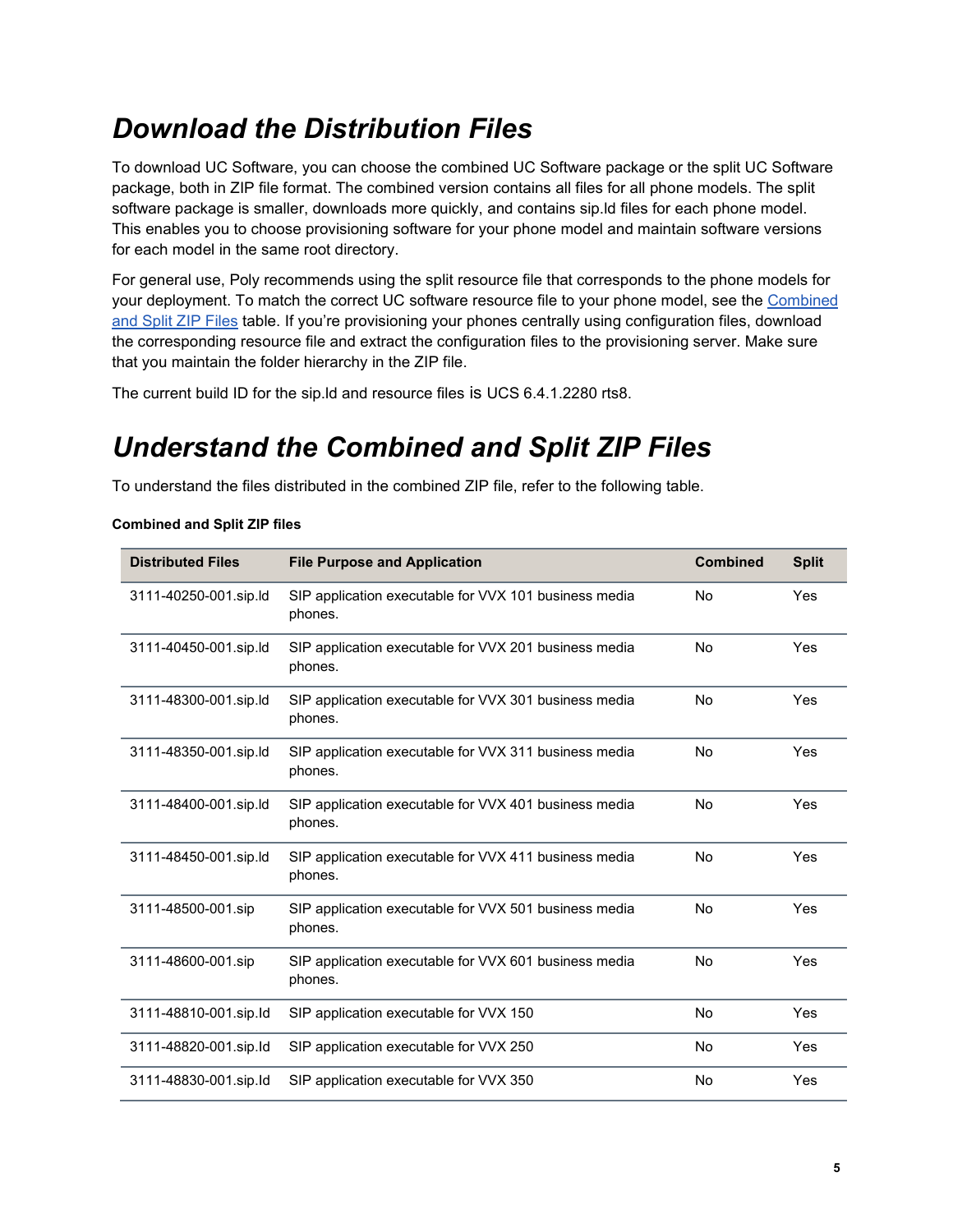| <b>Distributed Files</b>        | <b>File Purpose and Application</b>                                                                                                                                            | <b>Combined</b> | <b>Split</b> |
|---------------------------------|--------------------------------------------------------------------------------------------------------------------------------------------------------------------------------|-----------------|--------------|
| 3111-48840-001.sip.ld           | SIP application executable for VVX 450                                                                                                                                         | No              | Yes          |
| 3111-33215-001.sip.ld           | SIP application executable for SoundStructure VoIP Interface<br>phones.                                                                                                        | <b>No</b>       | Yes          |
| 3111-17823-<br>001.dect.ld      | SIP application executable for VVX D60 wireless handset and<br>Base Station.                                                                                                   | No              | Yes          |
| sip.ld                          | Concatenated SIP application executable.                                                                                                                                       | Yes             | <b>No</b>    |
| dect.ver                        | Text file detailing build-identifications for the VVX D60<br>handset.                                                                                                          | Yes             | Yes          |
| sip.ver                         | Text file detailing build-identifications for the release.                                                                                                                     | Yes             | Yes          |
| 00000000000.cfg                 | Master configuration template file.                                                                                                                                            | Yes             | Yes          |
| 000000000000-<br>directory~.xml | Local contact directory template file. To apply for each phone,<br>replace the (zeroes) with the MAC address of the phone and<br>remove the $\sim$ (tilde) from the file name. | Yes             | Yes          |
| Welcome.wav                     | Startup welcome sound effect.                                                                                                                                                  | Yes             | Yes          |
| LoudRing.wav                    | Sample loud ringer sound effect.                                                                                                                                               | Yes             | Yes          |
| Polycom-hold.wav                | Sample ringer sound effect.                                                                                                                                                    | Yes             | Yes          |
| Warble.wav                      | Sample ringer sound effect.                                                                                                                                                    | Yes             | Yes          |
| polycomConfig.xsd               | Master configuration file that contains the parameters and its<br>values.                                                                                                      | Yes             | Yes          |

# <span id="page-5-0"></span>**Version History**

This following table lists the release history of Poly Unified Communications (UC) Software.

#### **Version History**

| <b>Release</b> | <b>Release Date</b> | <b>Features</b>                                                                        |
|----------------|---------------------|----------------------------------------------------------------------------------------|
| 6.4.1          | <b>July 2021</b>    | This release includes important field fixes and support for the following<br>features: |
|                |                     | E911 Location Information by Network Connection<br>$\bullet$                           |
|                |                     | Disabling Notifications for Intercom Calls in DND Mode                                 |
|                |                     | Shared Group Call Pickup in Zoom Environments<br>$\bullet$                             |
|                |                     | Alert-Info Header Enhancements                                                         |
|                |                     | <b>Call Forwarding Softkey</b>                                                         |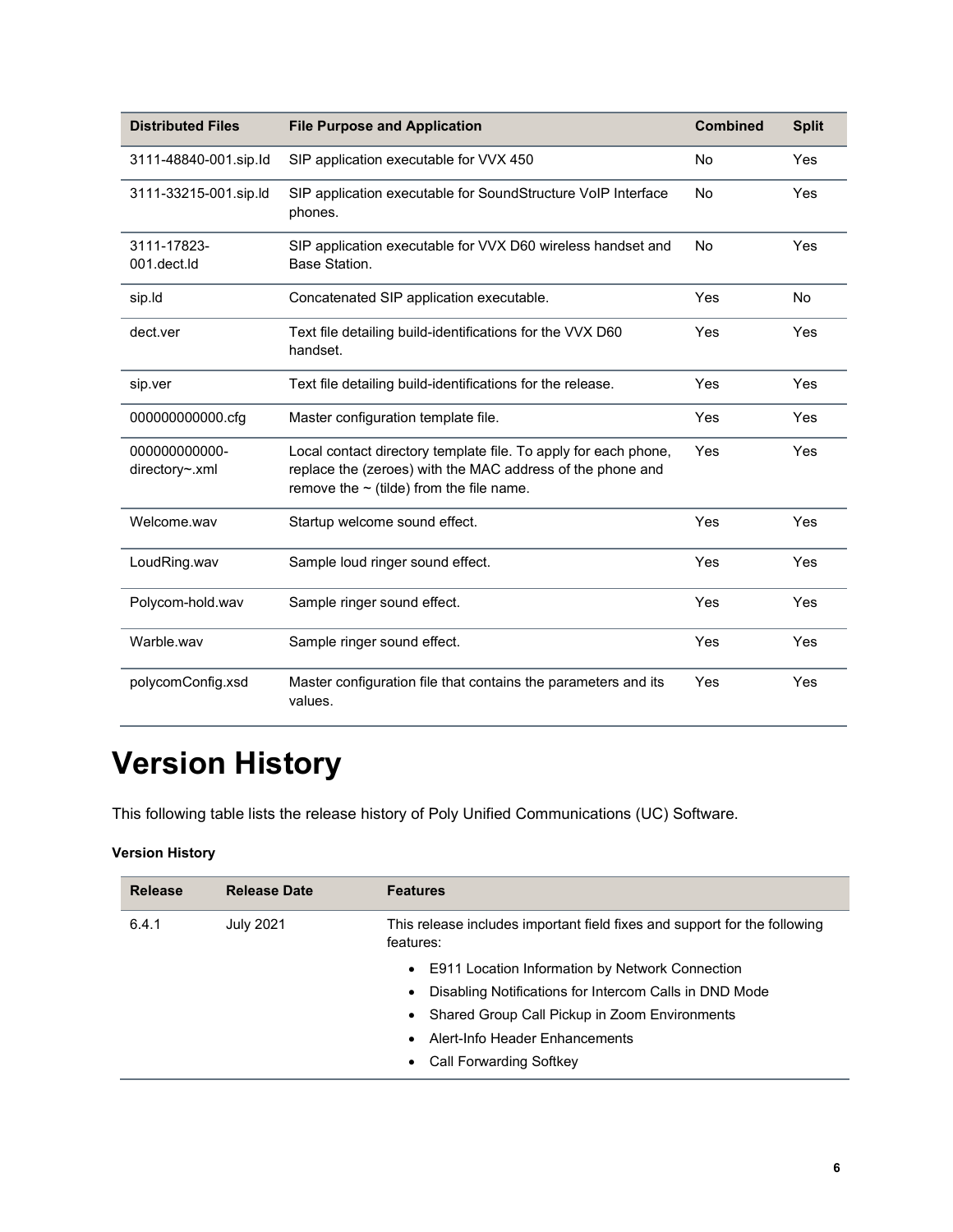| <b>Release</b> | <b>Release Date</b> | <b>Features</b>                                                                        |
|----------------|---------------------|----------------------------------------------------------------------------------------|
| 6.4.0          | May 2021            | This release includes important field fixes and support for the following<br>features: |
|                |                     | Poly Lens Integration<br>$\bullet$                                                     |
|                |                     | Pausing When Dialing a Phone Number<br>٠                                               |
|                |                     | Specify an Outgoing Line to a Contact                                                  |
|                |                     | <b>Advanced User Profile</b>                                                           |
|                |                     | Disable Local DND After 911 Calls                                                      |
|                |                     | Poly Computer Audio Connector                                                          |
|                |                     | Network Assessment Diagnostic Tools                                                    |
|                |                     | <b>Expanded Support for uaCSTA Functions</b>                                           |
|                |                     | <b>Media Security Negotiation</b>                                                      |
|                |                     | Outbound Caller ID on a Shared Call                                                    |
|                |                     | STIR/SHAKEN Calling Party ID Validation                                                |
|                |                     | <b>STUN Server Failover</b>                                                            |
|                |                     | Join Zoom Meetings Using a BLF Key                                                     |
|                |                     | <b>BLWT on Zoom Phones</b><br>$\bullet$                                                |
| 6.3.1          | September 2020      | This release includes important field fixes and support for the following<br>features: |
|                |                     | <b>DNS Cache Configuration Update</b><br>٠                                             |
|                |                     | Ignore Software Upgrades<br>٠                                                          |
|                |                     | <b>SNTP Resiliency</b>                                                                 |
|                |                     | <b>Enhanced Failover Configuration Updates</b>                                         |
|                |                     | AES 256 Encryption for SRTP Support                                                    |
|                |                     | Appending Strings to the User Agent Header<br>٠                                        |
| 6.3.0          | <b>June 2020</b>    | This release includes important field fixes and support for the following<br>features: |
|                |                     | California SB-327 Password Requirement Compliance<br>$\bullet$                         |
|                |                     | Media Loopback                                                                         |
|                |                     | FIPS 140-2 Compliance Support                                                          |
|                |                     | <b>Enhanced Call Configuration Parameters</b>                                          |
|                |                     | <b>Wildcard Certificate Support</b>                                                    |
|                |                     | Relay RFC2833 DTMF Event                                                               |
|                |                     | Trigger Unregister to Secondary Server After Successful<br><b>Failback Parameters</b>  |
| 5.9.6          | April 2021          | This release includes important field fixes.                                           |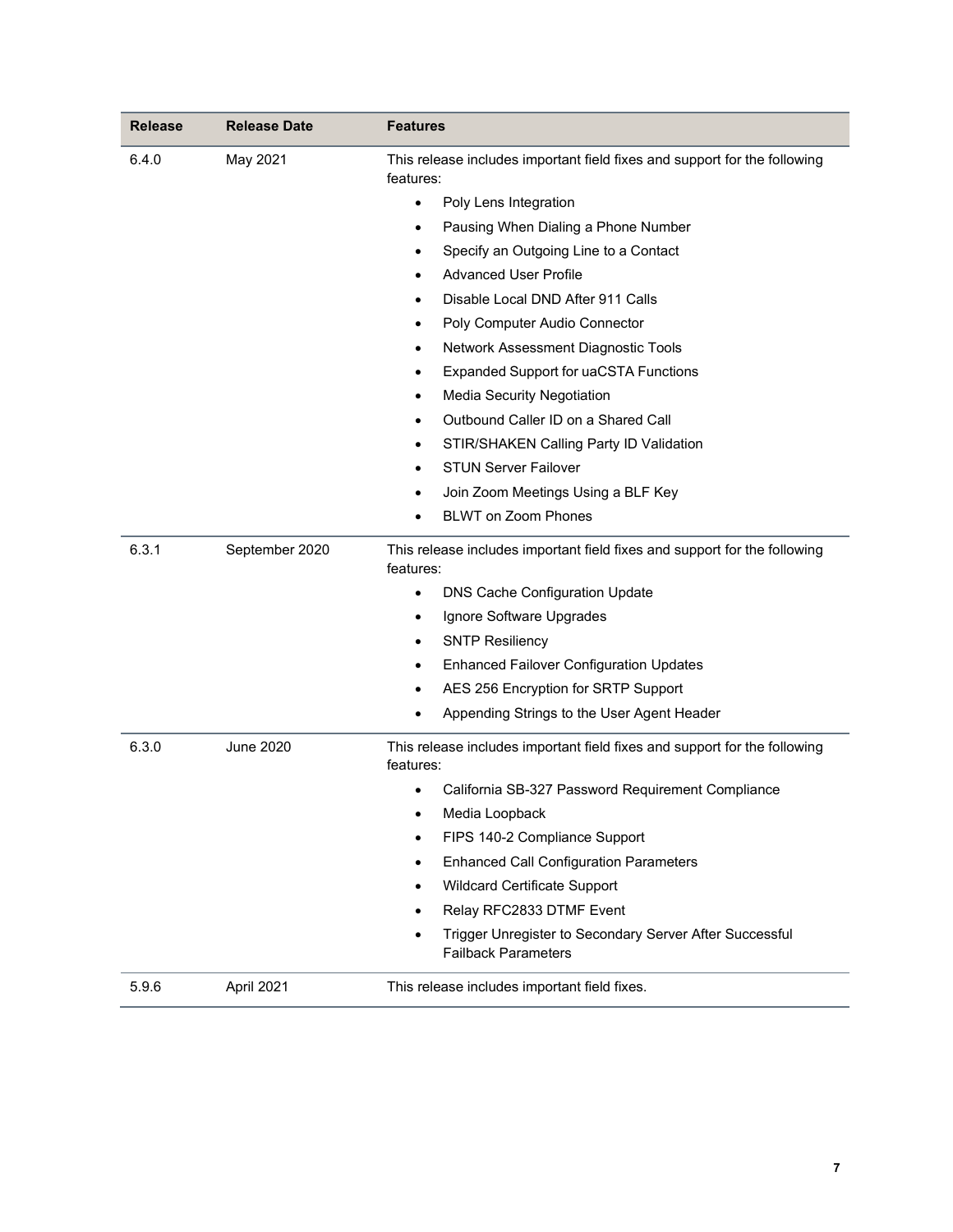| <b>Release</b> | <b>Release Date</b> | <b>Features</b>                                                                               |
|----------------|---------------------|-----------------------------------------------------------------------------------------------|
| 6.2.0          | February 2020       | This release includes important field fixes and support for the following<br>features:        |
|                |                     | Support for Microsoft Skype for Business 2019<br>$\bullet$                                    |
|                |                     | Support for Hybrid Topologies<br>٠                                                            |
|                |                     | UC Software Authenticated Access to BToE Application<br>$\bullet$                             |
| 6.1.1          | December 2019       | This release includes important field fixes and support for the following<br>features:        |
|                |                     | Plug and Play Provisioning (PnP)<br>$\bullet$                                                 |
| 5.9.5          | October 2019        | This release includes important field fixes and support for the following<br>features:        |
|                |                     | Introduction of new parameters to Session Traversal Utilities for<br>$\bullet$<br><b>NAT</b>  |
|                |                     | New parameter for Dual-Tone Multi-Frequency Tones for OPUS<br>$\bullet$<br>codec              |
| 5.9.4          | September 2019      | This release includes important field fixes and support for the following<br>features:        |
|                |                     | Third-Party Application ID Implementation on Skype for<br>$\bullet$<br><b>Business Phones</b> |
|                |                     | Sign In Remotely Using Web Sign in for Skype for Business<br>$\bullet$                        |
| 6.1.0          | August 2019         | This release includes important field fixes and support for following<br>features:            |
|                |                     | Reverse Name Lookup for OpenSIP<br>$\bullet$                                                  |
|                |                     | <b>Call Park Reminder Tone</b><br>٠                                                           |
|                |                     | Microsoft Exchange Calendar using OAuth support<br>$\bullet$                                  |
|                |                     | Enhanced IPv6 ICMP Management<br>٠                                                            |
|                |                     | Session Management on system web interface<br>$\bullet$                                       |
|                |                     | Macro for Enhanced Feature Keys Functional Improvements<br>$\bullet$                          |
|                |                     | Support for Plantronics Headsets                                                              |
|                |                     | Software Upgrade Resiliency                                                                   |
|                |                     | <b>STUN Parameters</b>                                                                        |
|                |                     | New Language support                                                                          |
|                |                     | Polycom Acoustic Fence Support                                                                |
|                |                     | Data Protection Menu                                                                          |
|                |                     | Call and Hold Timer Configuration                                                             |
|                |                     | DTMF Improvements for Opus Codec                                                              |
| 5.9.3          | <b>July 2019</b>    | This release includes the following new and enhancement features:                             |
|                |                     | <b>DHCP IP Address Cache</b><br>$\bullet$                                                     |
|                |                     | TLS Support for BToE                                                                          |
|                |                     | Polycom Cloud Connector                                                                       |
|                |                     | Enhancement to Wi-Fi Settings                                                                 |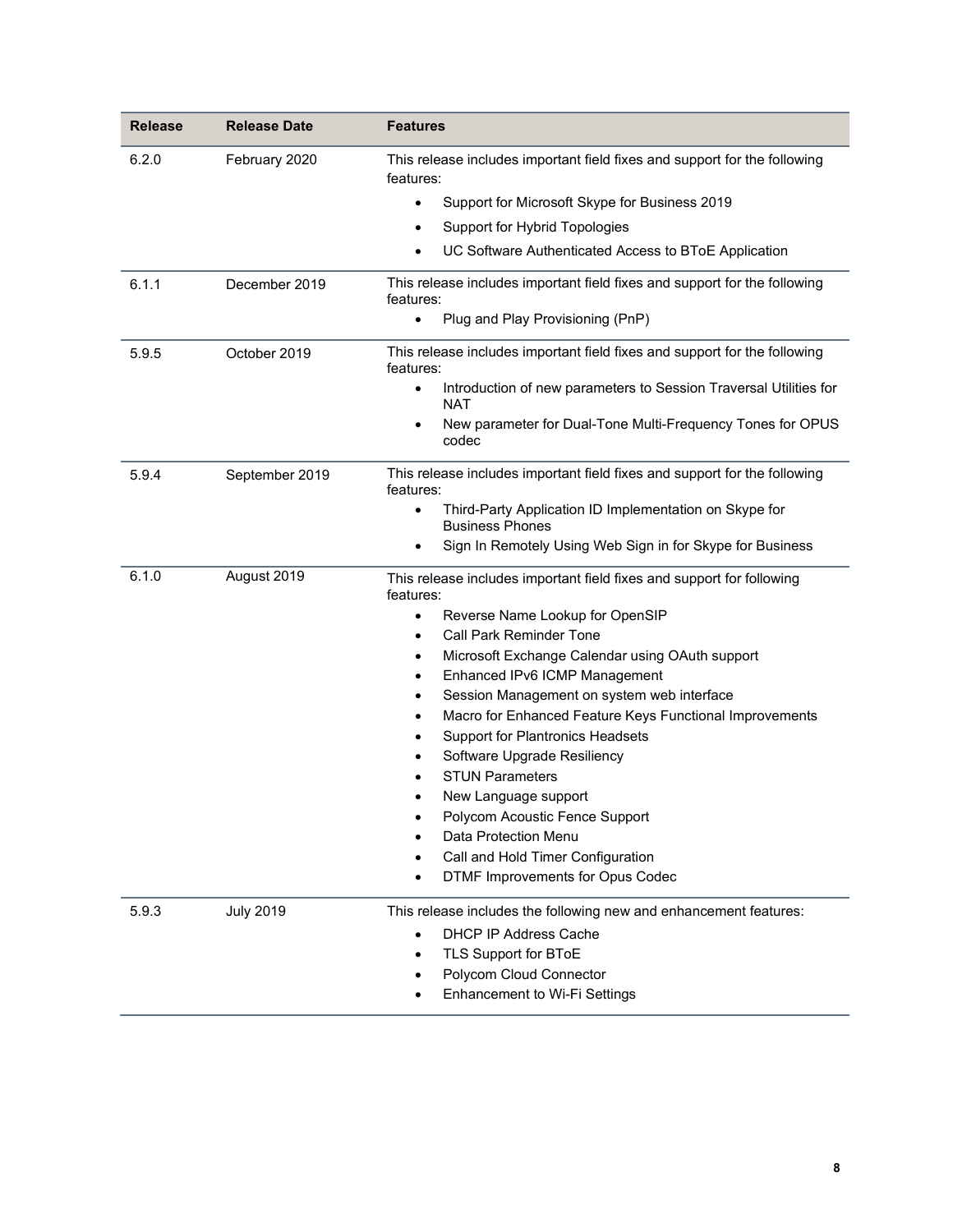| <b>Release</b> | <b>Release Date</b> | <b>Features</b>                                                                                                                                                                                                                                                                                                                                                                                                                                                                                                                                                                                                                                                                                                                                                                                                                                                                                                                                                             |
|----------------|---------------------|-----------------------------------------------------------------------------------------------------------------------------------------------------------------------------------------------------------------------------------------------------------------------------------------------------------------------------------------------------------------------------------------------------------------------------------------------------------------------------------------------------------------------------------------------------------------------------------------------------------------------------------------------------------------------------------------------------------------------------------------------------------------------------------------------------------------------------------------------------------------------------------------------------------------------------------------------------------------------------|
| 6.0.0          | April 2019          | This release includes important field fixes and support for the following<br>features:<br><b>Guest Soft Key Customization</b><br>$\bullet$<br><b>Plantronics Headset Settings</b><br>$\bullet$<br>TLS Support for BToE<br>$\bullet$<br>Improved Flexible Line Key Assignments for Static BLFs and<br>$\bullet$<br><b>Enhanced Feature Keys</b><br>Font Size Customization<br>$\bullet$<br>Enhanced Feature Keys - BLF Support<br>$\bullet$<br>Advanced uaCSTA<br><b>VVX Pagination</b><br>$\bullet$<br>Key System Emulation<br>$\bullet$<br><b>DHCP IP Address Cache</b><br>$\bullet$                                                                                                                                                                                                                                                                                                                                                                                       |
| 5.9.2          | <b>March 2019</b>   | This release includes important field fixes.                                                                                                                                                                                                                                                                                                                                                                                                                                                                                                                                                                                                                                                                                                                                                                                                                                                                                                                                |
| 5.9.1          | January 2019        | This release includes enhancement to VLAN ID and Wi-Fi dongle<br>support.                                                                                                                                                                                                                                                                                                                                                                                                                                                                                                                                                                                                                                                                                                                                                                                                                                                                                                   |
| 5.9.0          | December 2018       | This release includes important field fixes and support for the following<br>features:<br>Session Traversal Utilities for NAT (STUN)<br>Device Analytics Support for PDMS-SP<br>$\bullet$<br>Multilevel Precedence and Preemption (MLPP) for Assured<br>Services - Session Initiation Protocol (AS-SIP)<br>Support for H.264 Packetization Mode<br>٠<br>Enhanced Busy Lamp Field (BLF)<br>٠<br>Busy Lamp Field Hold Alerting<br>٠<br>Busy Lamp Field (BLF) Spontaneous Call Appearance on Per<br><b>BLF Basis</b><br><b>Enhanced Feature Key Macro Actions</b><br>٠<br>Retrieve Logs from Support Information Package Page in the<br>system web interface<br>Simple Certificate Enrollment Protocol<br>Privacy for Call Logs and Contacts<br>Enhancement to Wireless Network Connectivity<br>٠<br>Call Hold Timer<br>$\bullet$<br>GZIP Encoding of SIP INFO Messages<br>٠<br>Enhanced Boss-Admin for VVX phones<br>Web Sign In for Skype for Business On-Premise Deployment |

# <span id="page-8-0"></span>**Language Support**

The VVX phone user interface includes native support for the following languages:

● Arabic, UAE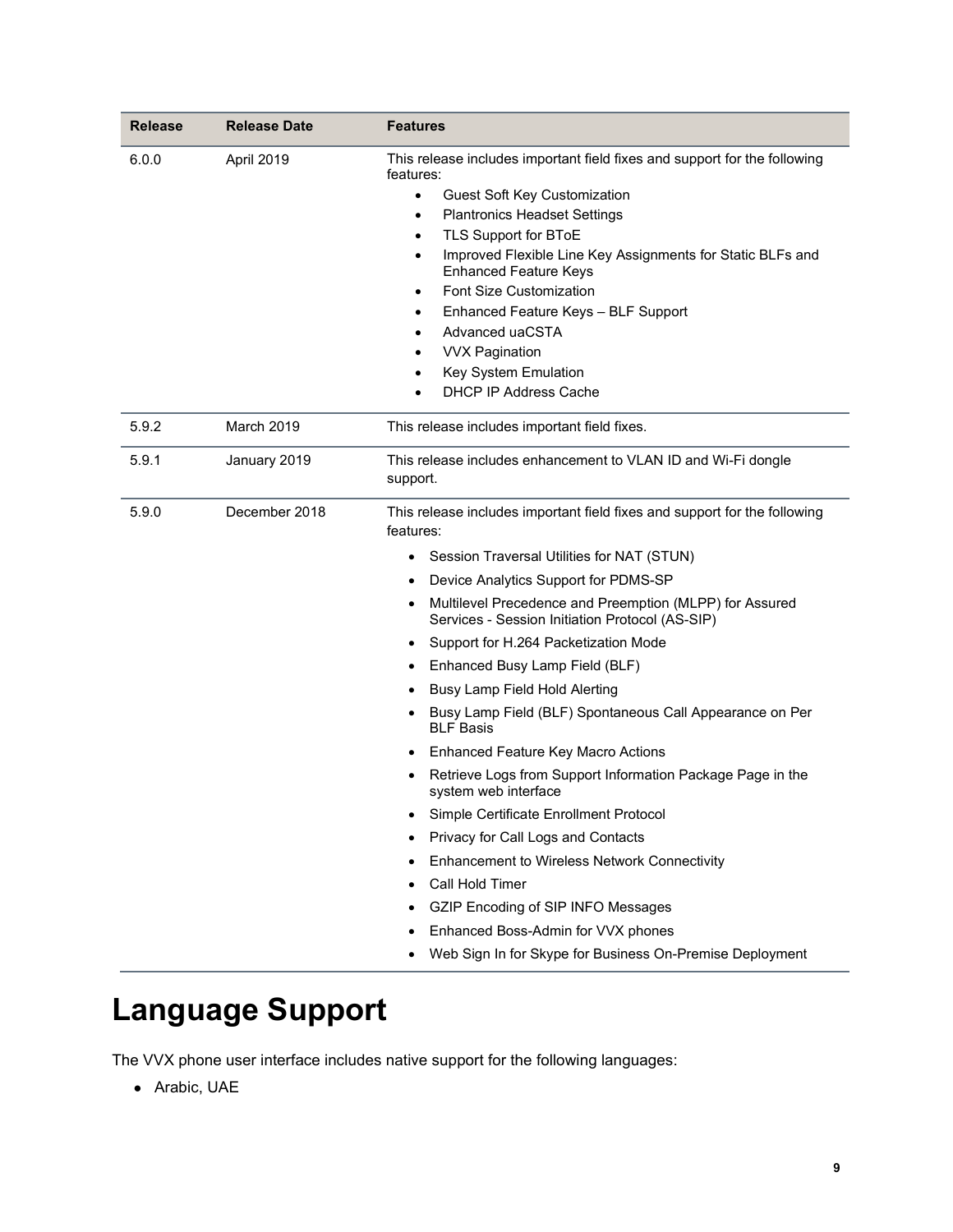- Chinese, Traditional
- Chinese, Simplified
- Czech, Czech Republic
- Danish, Denmark
- Dutch, Netherlands
- English, Canada
- English, United Kingdom
- English, United States
- French, Canada
- French, France
- German, Germany
- Hungarian, Hungary
- Italian, Italy
- Japanese, Japan
- Korean, Korea
- Norwegian, Norway
- Polish, Poland
- Portuguese, Brazil
- Romanian, Romania
- Russian, Russia
- Slovenian, Slovenia
- Spanish, Spain
- Swedish, Sweden

## <span id="page-9-0"></span>**Resolved Issues**

The following table lists the resolved issues in UC Software 6.4.1.

#### **Resolved Issues**

| Category               | <b>Issue No.</b> | <b>Description</b>                                                                                                                                                                        |
|------------------------|------------------|-------------------------------------------------------------------------------------------------------------------------------------------------------------------------------------------|
| Audio                  | EN-198672        | If a call transfer completes before the DTMF audio notification stops, the<br>media state changes to available and the DTMF tone continues as the<br>active ringer for the incoming call. |
| Endpoint<br>Management | EN-204835        | When verstat is present in the FROM or PAI header as part of a URI or<br>a header parameter, the ID is validated appropriately. The URI is parsed in<br>compliance with RFC 3261.         |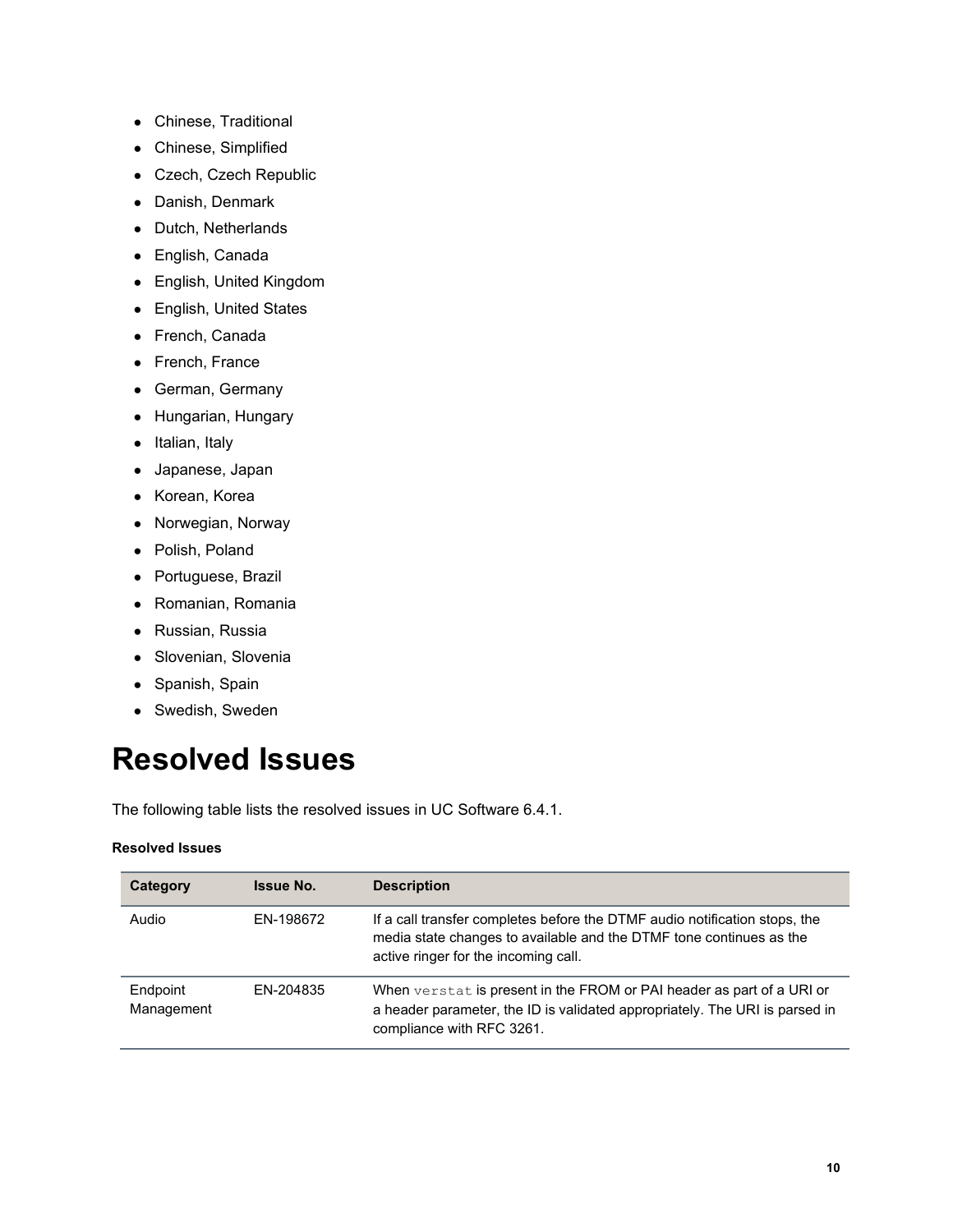| Category       | <b>Issue No.</b> | <b>Description</b>                                                                                                                                                                                                |
|----------------|------------------|-------------------------------------------------------------------------------------------------------------------------------------------------------------------------------------------------------------------|
| User interface | FN-202625        | While customizing the softkey background color using the configuration<br>parameter ui.softkey.background, the color is only applied to<br>unassigned softkeys. The assigned softkeys remained the default color. |
| User interface | FN-205456        | Updating Enhanced Feature Keys causes the phone to enter a continuous<br>reboot loop.                                                                                                                             |

## <span id="page-10-0"></span>**Known Issues**

There are no known issues for this release.

# <span id="page-10-1"></span>**Get Help**

For more information about installing, configuring, and administering Poly products or services, go to the [Poly](https://www.poly.com/us/en) site, select **Support**, and choose the option best suited to your needs.

## *Related Poly and Partner Resources*

See the following sites for information related to this product.

- The [Poly Online Support Center](https://support.polycom.com/) is the entry point to online product, service, and solution support information including Video Tutorials, Documents & Software, Knowledge Base, Community Discussions, Poly University, and additional services.
- The [Poly Document Library](https://documents.polycom.com/) provides support documentation for active products, services, and solutions. The documentation displays in responsive HTML5 format so that you can easily access and view installation, configuration, or administration content from any online device.
- The [Poly Community](https://community.polycom.com/) provides access to the latest developer and support information. Create an account to access Poly support personnel and participate in developer and support forums. You can find the latest information on hardware, software, and partner solutions topics, share ideas, and solve problems with your colleagues.
- The [Poly Partner Network](https://www.poly.com/us/en/partners) is a program where resellers, distributors, solutions providers, and unified communications providers deliver high-value business solutions that meet critical customer needs, making it easy for you to communicate face-to-face with the applications and devices you use every day.
- The [Poly Services](https://www.poly.com/us/en/products/services) help your business succeed and get the most out of your investment through the benefits of collaboration.

# <span id="page-10-2"></span>**Privacy Policy**

Poly products and services process customer data in a manner consistent with the [Poly Privacy Policy.](https://www.poly.com/us/en/legal/privacy) Please direct comments or questions to [privacy@poly.com.](mailto:privacy@poly.com)